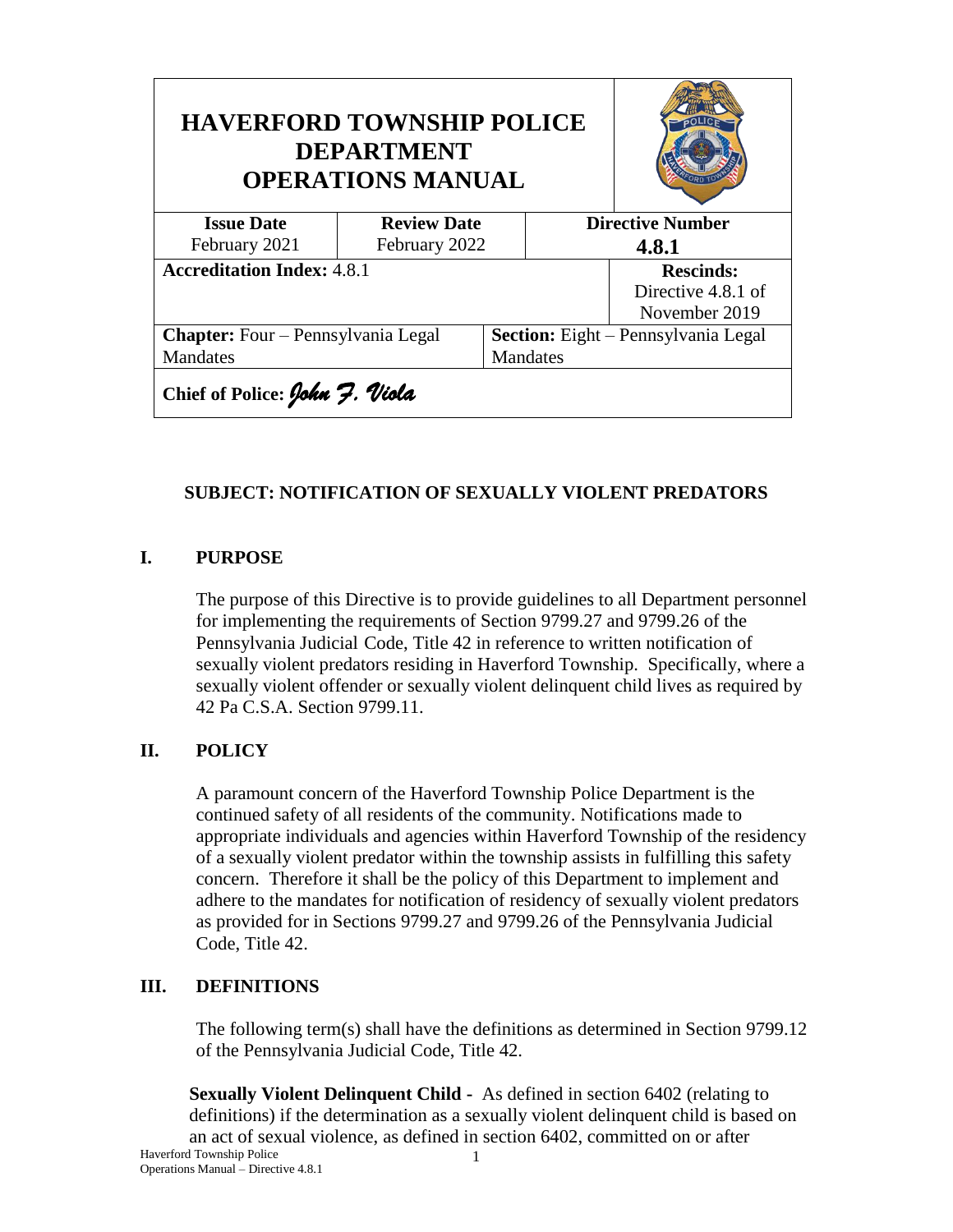December 20, 2012, for which the child was adjudicated delinquent and determined to be in need of commitment for involuntary treatment as specified in Chapter 64 (relating to court-ordered involuntary treatment of certain sexually violent persons).

**Sexually Violent Predator –** An individual who committed a sexually violent offense on or after December 20, 2012, for which the individual was convicted, specified in: (1) section 9799.14(b)(1), (2), (3), (4), (5), (6), (8), (9) or (10) (relating to sexual offenses and tier system) or an attempt, conspiracy or solicitation to commit any offense under section  $9799.14(b)(1)$ ,  $(2)$ ,  $(3)$ ,  $(4)$ ,  $(5)$ ,  $(6)$ ,  $(8)$ ,  $(9)$  or  $(10)$ ;  $(2)$  section 9799.14(c) $(1)$ ,  $(1.1)$ ,  $(1.2)$ ,  $(1.3)$ ,  $(2)$ ,  $(3)$ ,  $(4)$ ,  $(5)$  or (6) or an attempt, conspiracy or solicitation to commit an offense under section 9799.14(c)(1), (1.1), (1.2), (1.3), (2), (3), (4), (5) or (6); or (3) section 9799.14(d)(1), (2), (3), (4), (5), (6), (7), (8) or (9) or an attempt, conspiracy or solicitation to commit an offense under section  $9799.14(d)(1)$ ,  $(2)$ ,  $(3)$ ,  $(4)$ ,  $(5)$ ,  $(6)$ , (7), (8) or (9) who is determined to be a sexually violent predator under section 9799.24 (relating to assessments) due to a mental abnormality or personality disorder that makes the individual likely to engage in predatory sexually violent offenses. The term includes an individual determined to be a sexually violent predator or similar designation where the determination occurred in another jurisdiction, a foreign country or by court martial following a judicial or administrative determination pursuant to a process similar to that under section 9799.24 where the determination or designation is based on the commitment of a sexually violent offense on or after December 20, 2012, for which the individual was convicted.

**Transient** - A sexual offender who does not have a residence but nevertheless resides in this Commonwealth in a temporary habitat or other temporary place of abode or dwelling, including, but not limited to, a homeless shelter or park.

### **IV. PROCEDURES**

- A. Notification Requirements
	- 1. When a sexually violent predator, or sexually violent delinquent child, as defined in this Directive, is living within the Township it shall be the responsibility of the Chief of Police to provide notification of this fact to the following people:
		- a. Neighbors of the sexually violent predator or sexually violent delinquent child.
		- b. The Director of the Delaware County Children and Youth Services agency.
		- c. The Superintendent of the Haverford Township School District and the equivalent official of any parochial or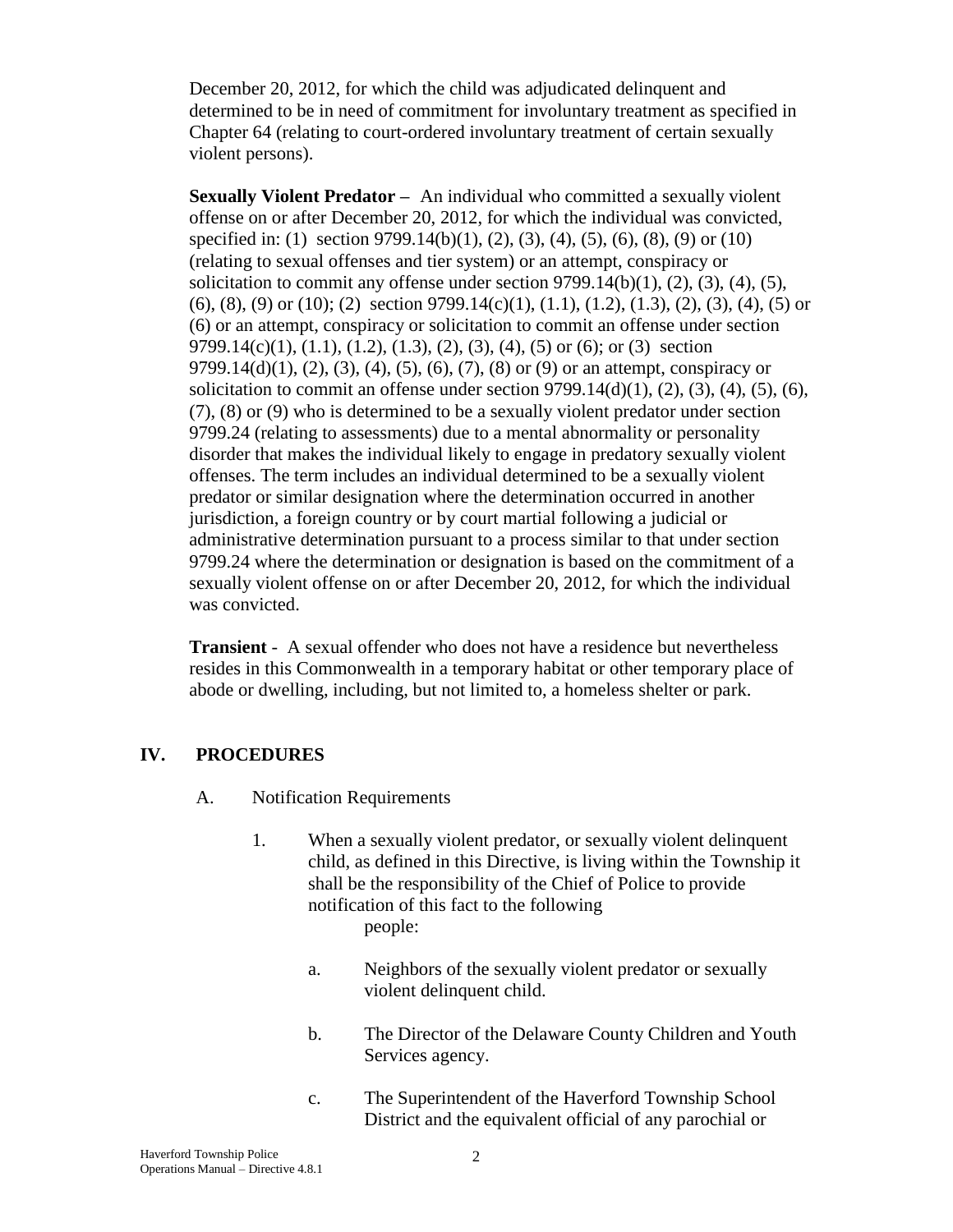private school within the municipality where the sexually violent predator or sexually violent delinquent child resides or is located within a one mile radius of the predator's or delinquent child's residence or is transient.

- d. The licensee of each certified day care center and licensed pre-school program and the owner/operator of each registered family day care home in the Township.
- e. The president of each college, university and community college located within 1,000 feet of a sexually violent predator's or sexually violent delinquent child's residence. **(PLEAC 4.8.1 b)**
- 2. Written notifications shall contain the following information:
	- a. The name of the convicted sexually violent predator or sexually violent delinquent child.
	- b. The address or addresses at which the predator or delinquent child is residing. If the individual is a transient, written notice under this paragraph shall consist of the transient's temporary habitat or other temporary place of abode or dwelling, including, but not limited to a homeless shelter or park, and a list of the place the transient eats, frequents and engages in leisure activities.
	- c. The offense for which the predator or delinquent child has been convicted, sentenced by a court, adjudicated delinquent or court martialed.
	- d. A statement that the predator or delinquent child has been determined by court order to be a sexually violent predator, or sexually violent delinquent child, which determination has or has not been terminated as of a certain date.
	- e. A photograph of the sexually violent predator or sexually delinquent child if available.
	- f. The written notification shall NOT include any information that might reveal the victim's name, identity, and residence. **(PLEAC 4.8.1 a)**
- 3. Notification shall be completed within time frames indicated in subsections a and b:
	- a. Neighbors, within 5 days after information of the sexual violent predator or sexually violent delinquent child's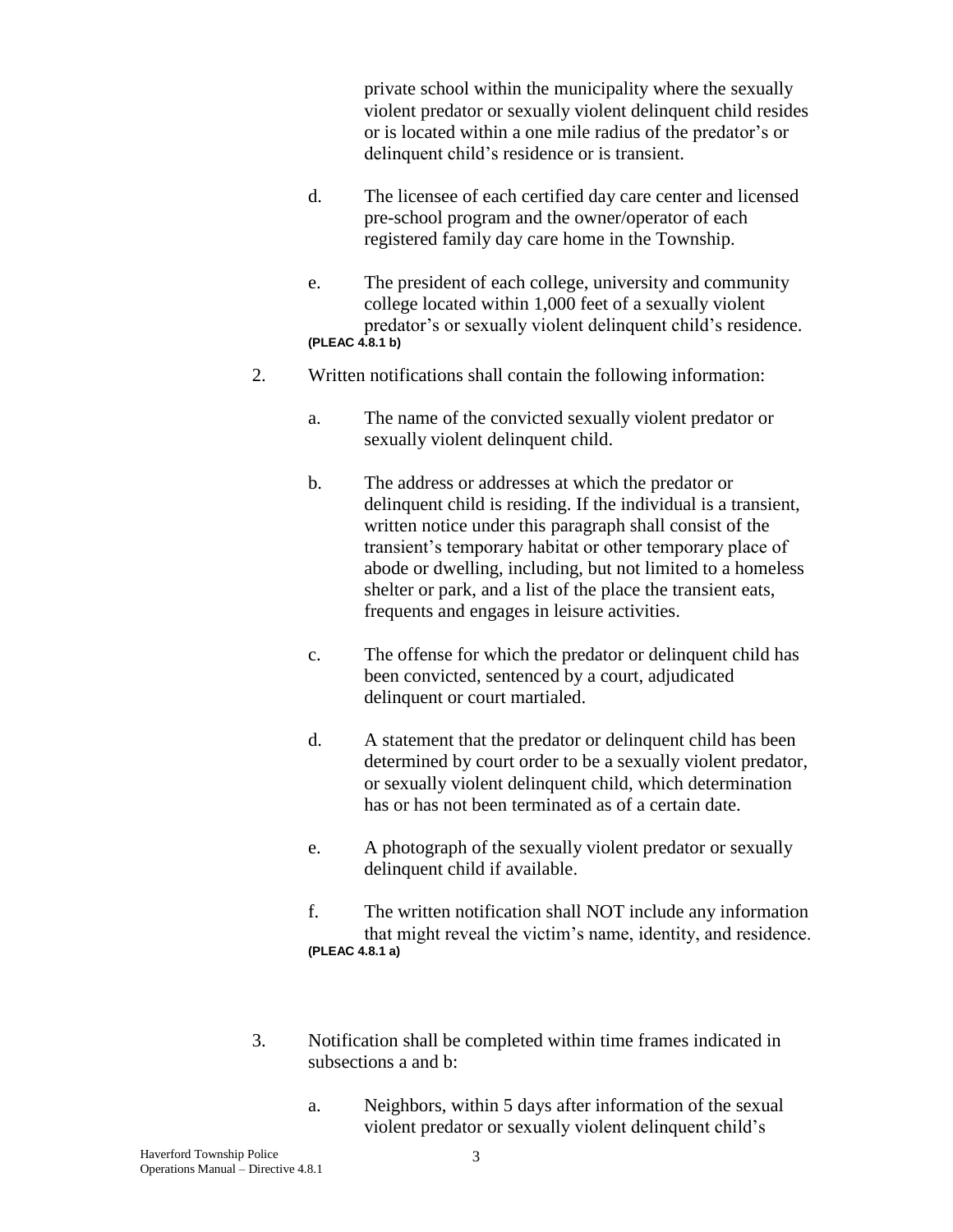release date and residence has been received by the Chief of Police. Notwithstanding the provisions of subsection c of Section 9799.27 of the Pennsylvania Judicial Code, Title 42, verbal notification may be used if written notification would delay meeting this time requirement.

- b. To persons specified in subsection 9799.27 (b) (2), (3), (4), and (5) shall be provided within (7) days after the Chief of Police receives information regarding the sexually violent predator's or sexually violent delinquent child's release date and residence. These are to include:
	- i. The Director of the Delaware County Children and Youth Services agency
	- ii. The Superintendent of the Haverford Township School District and the equivalent official of any parochial or private school within the municipality where the predator or delinquent child resides or is located within a one-mile radius of the predator's or delinquent child's residence or is transient.
	- iii. The licensee of each certified day care center and licensed pre-school program and the owner/operator of each registered family day care home in the Township.
	- iv. The president of each college, university and community college located within 1,000 feet of a sexually violent predator's or sexually violent delinquent child's residence.

**(PLEAC 4.8.1 c)**

- 4. All information provided in accordance with this Directive shall be available, upon request, to the general public. This information may also be provided by electronic means to the general public. **(PLEAC 4.8.1 d)**
- B. Notification Responsibilities
	- 1. The Special Operations Unit shall be responsible for compliance with the provisions outlined in this Directive.
		- a. The Supervisor of the Special Operations Unit shall ensure that all applicable provisions of Section 9798 of the Pennsylvania Judicial Code, Title 42 and this Directive are completed as required.